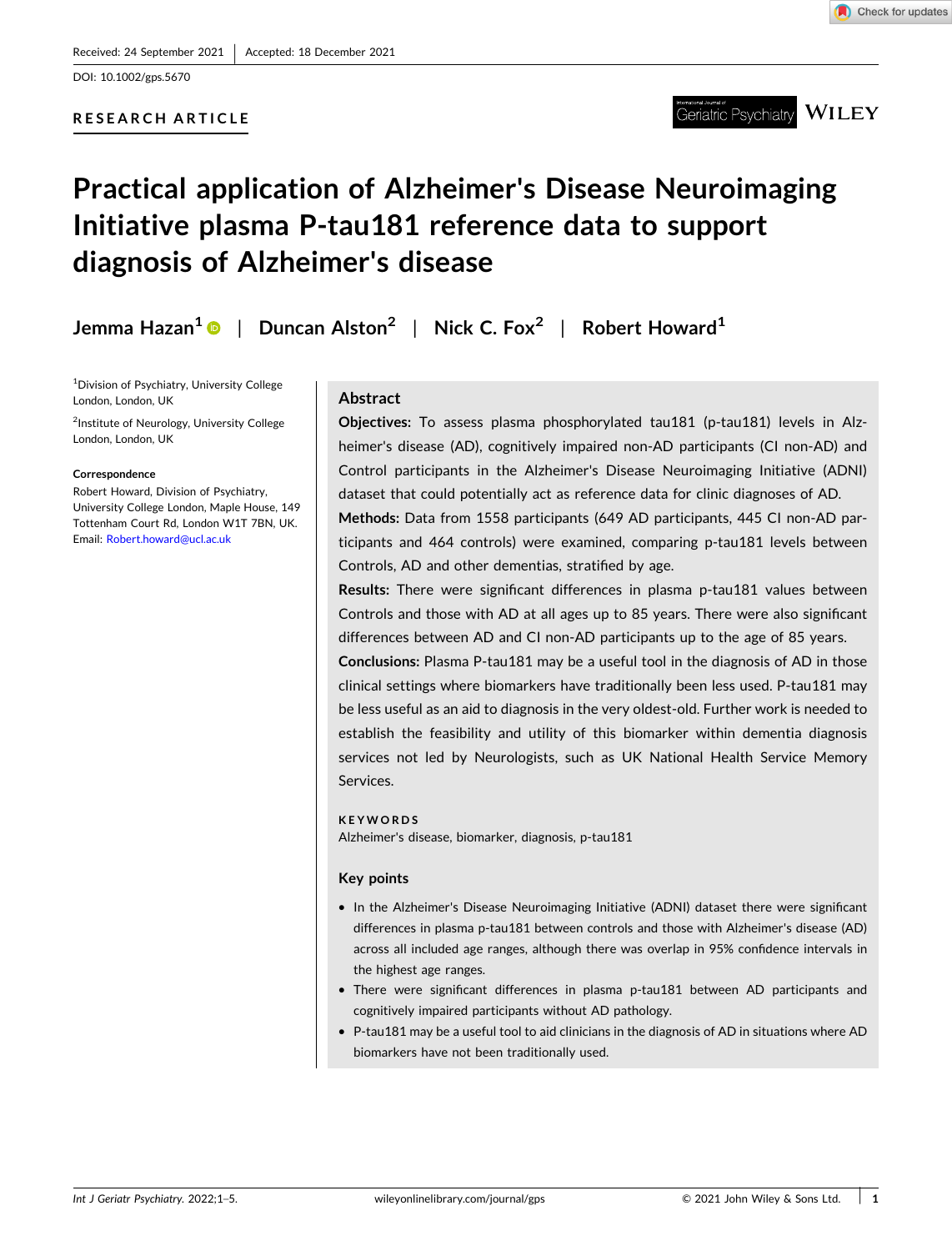## **1** <sup>|</sup> **INTRODUCTION**

Blood‐based biomarkers for Alzheimer's disease (AD) offer the potential to improve diagnostic accuracy within memory clinics where cerebrospinal fluid (CSF) biomarkers and Amyloid‐Positron Emission Tomography (Amyloid-PET) are very rarely utilised.<sup>[1,2](#page-4-0)</sup> Blood tests are more accessible and less invasive than CSF sampling and do not require staff who can perform lumbar punctures. They are less expensive than a Positron Emission Tomography scan and avoid radiation. $3$  A blood immunoassay such as P-Tau181, which is a cheap and simple to test, offers a potential means of expanding the accessibility of AD biomarkers to a community clinical setting.<sup>[4,5](#page-4-0)</sup>

Concerns have been raised, however, about the choice of appropriate diagnostic cut‐offs and potential high false negative rates for amyloid biomarkers in patients over the age of 70 years. $6$  We have investigated whether plasma p-tau181 could distinguish between AD and healthy individuals and those with cognitive impairment who do not have AD pathology across different age ranges in the ADNI dataset. We wanted to look particularly at data from those individuals who were aged over 70, as they represent the majority of patients seen in NHS memory clinics where the novel availability of blood‐based AD markers could potentially be valuable in making dementia diagnoses.

## **2** <sup>|</sup> **METHODS**

#### **2.1** <sup>|</sup> **Study design**

We used anonymised data available from The Alzheimer's Disease Neuroimaging Initiative (ADNI-LONI<sup>[7](#page-4-0)</sup>) database, downloaded in June 2021. Alzheimer's Disease Neuroimaging Initiative is a longitudinal multicentre study within which participants with dementia and healthy control subjects, aged 55–90, have been followed for several years with serial clinical, imaging and biomarker assessments. The ADNI study is approved by regional ethical committees.

#### **2.2** <sup>|</sup> **Participants**

Inclusion and exclusion criteria for ADNI participants have been previously outlined.<sup>[8](#page-4-0)</sup> We compiled data for all participants who had completed Clinical Dementia Rating (CDR) global scores, Amyloid‐ PET scan, and a plasma p-tau-181 test at a matched time point (within 90 days). Amyloid‐PET scans in ADNI all used the AV45 tracer and a standardised uptake value ratio cut‐off of 1.11 was considered 'Amyloid-PET-positive'.<sup>[9](#page-4-0)</sup> Participants were considered as clinically affected AD cases if CDR‐global >0 and Amyloid‐PET was positive. Participants were considered as CI non‐AD participants if CDR >0 and Amyloid‐PET was negative. Participants were classed as Controls if CDR-global = 0 and Amyloid-PET was negative.

## **2.3** <sup>|</sup> **Plasma phosphorylated tau 181**

Plasma p-tau181 concentrations were measured by the Single Molecule array (Simoa) technique. This assay was developed in the Clinical Neurochemistry Laboratory, University of Gothenburg, Sweden.<sup>4</sup> Two monoclonal antibodies (Tau12 and AT270) were used to measure N‐terminal to mid‐domain forms of P‐tau181 (further assay information available in Karikari et al<sup>[4](#page-4-0)</sup>).

### **2.4** <sup>|</sup> **Amyloid imaging**

Amyloid PET imaging in ADNI was performed using 18F‐florbetapir Aβ-PET (AV45): 70 MBq (10.0 mCi)  $\pm$  10%, 20 min (4  $\times$  5 min frames) acquisition at 50-70 min post-injection. The ADNI images are pre-processed using a standardised pipeline.<sup>[10](#page-4-0)</sup> The ADNI PET image acquisition is available online at adni-[info.org](http://adni-info.org). Standardised uptake value ratio values were calculated as a ratio of mean uptake in six predefined cortical regions of interests to the mean cerebellum uptake.<sup>[11](#page-4-0)</sup>

#### **2.5** <sup>|</sup> **Measurement of cognition**

Cognitive performance was measured using the CDR Sum of Boxes  $(CDR-SB).<sup>12</sup>$ 

#### **2.6** <sup>|</sup> **Statistical analysis**

95% Confidence intervals were generated for plasma p-tau-181 data. Significance testing was undertaken using non-paired, two-tailed student *t* tests. All statistical analysis was undertaken in Microsoft Excel.

#### **3** <sup>|</sup> **RESULTS**

A total of 649 AD participants and 464 Controls were identified; 54% were male. Mean ( $\pm$ SD) age was 74.9 ( $\pm$ 7.2) years (range 55–95). There were 445 CI non-AD participants. The mean ( $\pm$ SD) age was 72.5 ( $\pm$ 8.4). Age and gender composition is shown in Table [1.](#page-2-0)

## **3.1** <sup>|</sup> **Plasma p‐tau181 in Alzheimer's disease versus control and cognitively impaired non‐AD groups stratified by age**

Mean ( $\pm$ SD) plasma P-tau181 levels were higher in the AD group than in the control group 23.2 ( $\pm$ 11.0) versus 15.0 ( $\pm$ 11.5) pg/ml (*p* < 0.0001) with no significant difference between sexes in disease or control groups (male vs. female disease mean (SD) 23.2  $(\pm 11.8)$ versus 23.1 ( $\pm$ 9.7),  $p = 0.86$ ; male versus female control mean (SD) 15.9 (±13.0) versus 14.0 (±9.7) pg/ml,  $p = 0.08$ ). Mean (±SD) plasma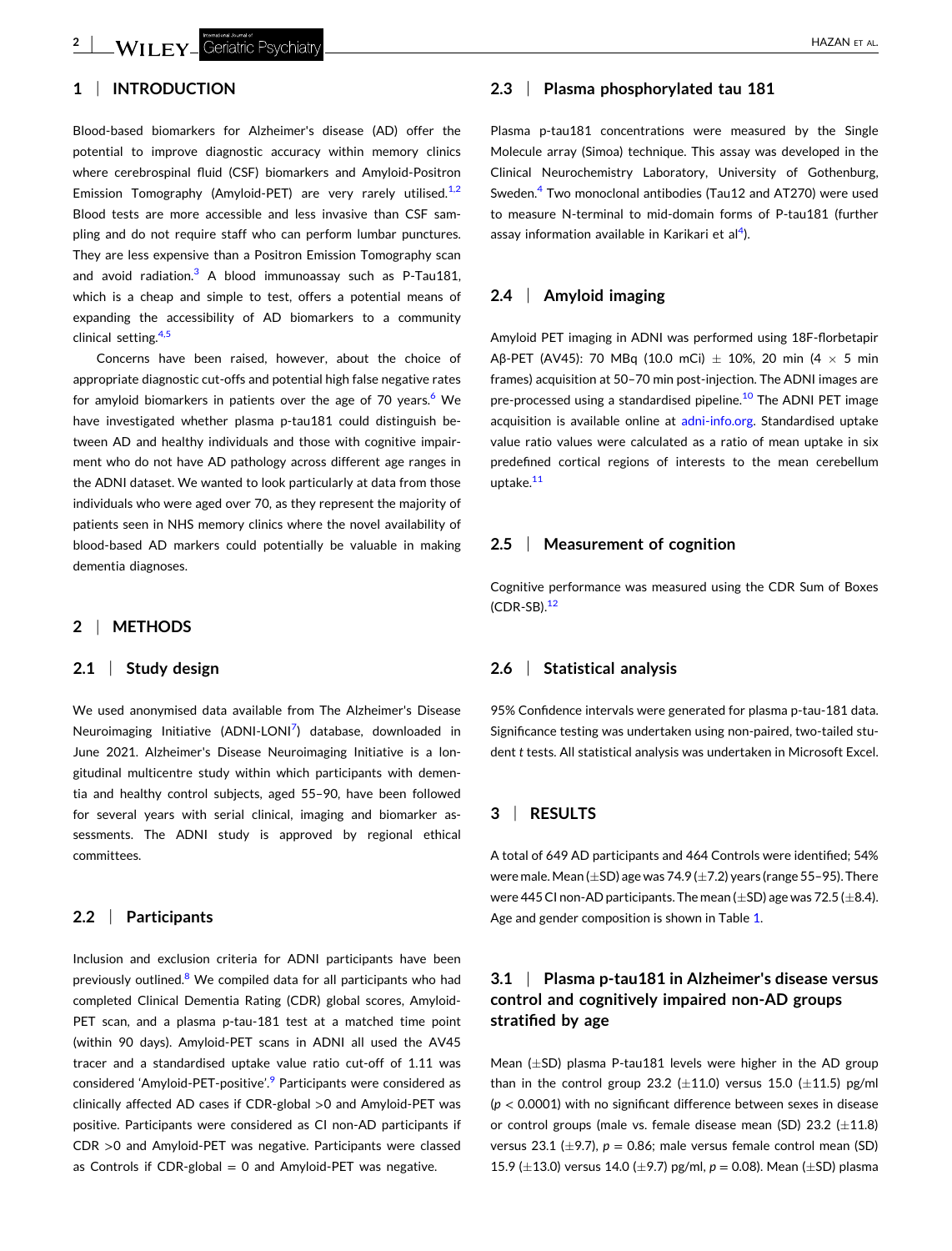<span id="page-2-0"></span>P-tau181 levels were significantly higher in the AD group than in the CI non‐AD group 23.2 (�11.0) versus 14.5 (�9.7) pg/ml (*p* < 0.0001).

P‐tau181 values provided a means of differentiating AD participants versus Controls and CI non‐AD individuals on a plotted chart, showing non‐overlapping 95% confidence intervals, and this difference was robust up to age 85. In the ages 85–95 there was overlap of the 95% confidence intervals for AD, Control and CI non‐AD participants (Figures 1 and [2\)](#page-3-0).

**TABLE 1** Control and Alzheimer's disease and cognitively impaired non‐AD (CI non‐AD) participants categorised by age and gender

|             | Control $(N = 464)$ |          |          |          |     | Alzheimer's disease ( $N = 649$ ) |          |          |    | CI Non-AD $(N = 445)$ |          |          |  |
|-------------|---------------------|----------|----------|----------|-----|-----------------------------------|----------|----------|----|-----------------------|----------|----------|--|
|             |                     | Gender   |          |          |     | Gender                            |          |          |    | Gender                |          |          |  |
| Age (years) | N                   | Male     | Female   | Mean age | N   | Male                              | Female   | Mean age | N  | Male                  | Female   | Mean age |  |
| $55 - 64$   | 15                  | 4 (27%)  | 11 (73%) | 62       | 59  | 23 (39%)                          | 36 (61%) | 61       | 94 | 46 (49%)              | 48 (51%) | 61       |  |
| $65 - 69$   | 107                 | 49 (46%) | 58 (54%) | 67       | 83  | 41 (49%)                          | 42 (51%) | 67       | 74 | 38 (51%)              | 36 (49%) | 67       |  |
| $70 - 74$   | 120                 | 56 (47%) | 64 (53%) | 72       | 146 | 81 (55%)                          | 65 (45%) | 72       | 95 | 54 (57%)              | 41 (43%) | 72       |  |
| $75 - 79$   | 117                 | 67 (57%) | 50 (43%) | 77       | 171 | 113 (66%)                         | 58 (34%) | 77       | 87 | 48 (55%)              | 39 (45%) | 77       |  |
| $80 - 84$   | 60                  | 29 (48%) | 31 (52%) | 82       | 124 | 81 (65%)                          | 43 (53%) | 82       | 57 | 31 (54%)              | 26 (46%) | 82       |  |
| $85 - 95$   | 45                  | 28 (62%) | 17 (38%) | 88       | 66  | 37 (58%)                          | 27 (42%) | 88       | 38 | 25 (66%)              | 13 (34%) | 88       |  |



**FIGURE 1** Concentrations of plasma p‐tau181 (pg/ml) in Alzheimer's disease (AD) participants (black) and control participants (dotted) stratified by age, from the Alzheimer's Disease Neuroimaging Initiative dataset. Data shown as mean plasma p-tau181 with 95% confidence intervals (grey). There were differences in P-tau181 concentration between AD participants versus controls, with non-overlapping 95% confidence intervals up to age 85 and an overlap of confidence intervals in the 85-95-year age range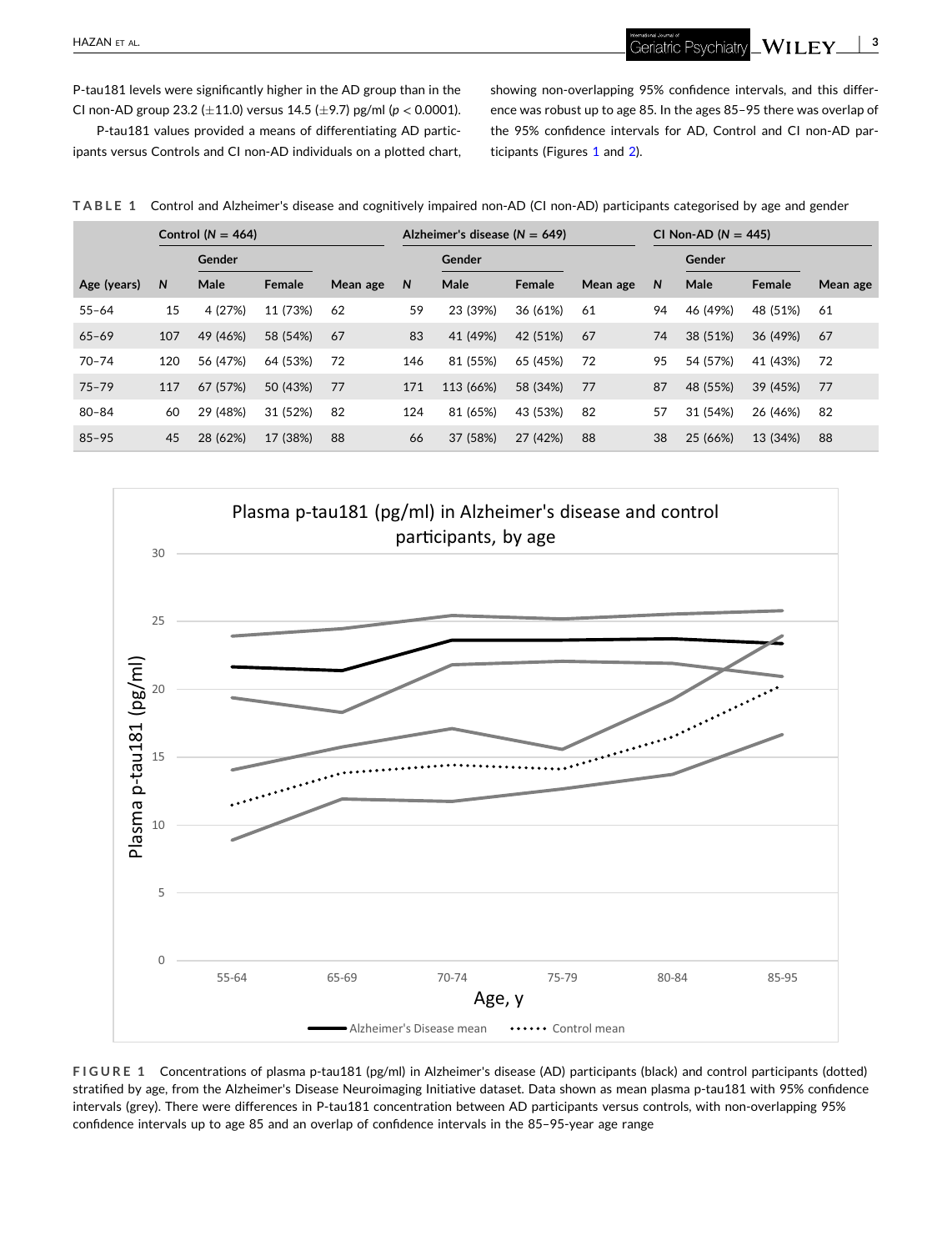<span id="page-3-0"></span>

**FIGURE 2** Concentrations of plasma p‐tau181 (pg/ml) in Alzheimer's disease (AD) participants (black) and cognitively impaired (CI) non‐ AD (CI non‐AD) participants, defined as CDR > 0 and "amyloid PET negative" (dotted) stratified by age, from the AD Neuroimaging Initiative dataset. Data shown as mean plasma p‐tau181 with 95% confidence intervals (grey). There were differences in P‐tau181 concentration between AD participants versus CI non‐AD participants, with non‐overlapping 95% confidence intervals up to age 85 and an overlap of confidence intervals in the 85–95‐year age range

## **4** <sup>|</sup> **DISCUSSION**

Within ADNI participants, there were significant differences in p-tau181 levels between AD and controls and between AD and CI non‐AD participants and these differences robustly separated the diagnostic groups up to the age of 85 years. Beyond 85 years, the measure was less robust in differentiating between both AD and control participants and AD and CI non‐AD participants. This larger cohort dataset shows consistency with a meta‐analysis of pooled p‐ tau181 levels of AD and controls, where the weighted mean difference was 11.7 pg/ml and pooled sensitivity and sensitivity using SIMOA was 0.89 CI (0.8–0.93) and 0.86 CI (0.79–0.91) respectively.<sup>[13](#page-4-0)</sup>

The data suggest that Plasma p-tau181 was effective in differentiating participants (a) with an impairment on CDR score who were Amyloid PET positive (AD) from (b) participants with an impairment on CDR score who were Amyloid PET negative (CI non‐AD) and (c) those who had a normal CDR score and were Amyloid PET negative (controls) in the ADNI dataset. If this observation were to hold true in other populations of patients who are investigated for suspected dementia, this blood biomarker would have utility in clinical practice.

There was some overlap of confidence intervals in the 85–95‐ year‐old age range. This may be due to a smaller sample size of controls and participants at this age range or a consequence of rising plasma p-tau-181 levels in the ageing population or possible confounding co-morbidities including cerebrovascular disease.<sup>14-16</sup>

Possible factors that may reduce applicability of these data as reference values to help with diagnosis in individual cases within NHS memory services might include differences in plasma p-tau181 sample collection and storage in clinical practice and the robustness of assays in clinical laboratories. Encouragingly, such assays are now highly automated and have less potential for operator error although they are reliant on the quality of the sample taken.<sup>[17](#page-4-0)</sup>

Alzheimer's Disease Neuroimaging Initiative provides a longitudinal dataset including older participants (including large numbers of participants in their 80s). Limitations of the ADNI dataset include that it is a research sample which may limit the extent to which the results can be generalised into clinical practice where co-morbidities (e.g., poor overall medical health and cerebrovascular disease) may be more common.

Further studies are needed to validate the plasma P-tau181 levels against established CSF measures using UK laboratory‐based assays and to establish cut‐offs in a clinical setting.

Future research directions include investigating the feasibility and acceptability of the introduction of use of the Plasma